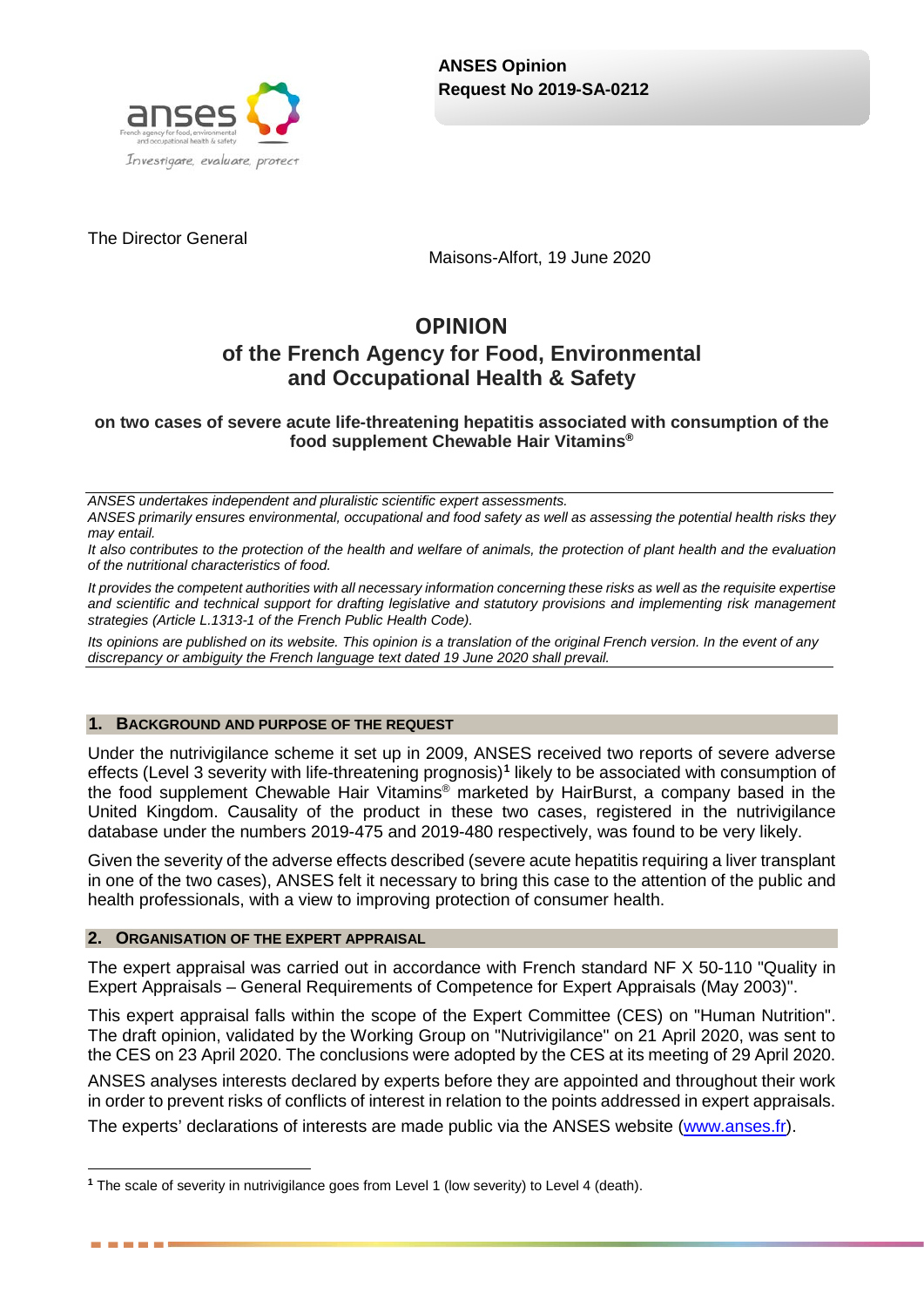#### **3. ANALYSIS AND CONCLUSIONS OF THE WG AND THE CES**

As part of its nutrivigilance scheme, ANSES received two reports of severe acute hepatitis likely to be associated with consumption of the food supplement Chewable Hair Vitamins® marketed by the British company HairBurst. These cases were registered under the numbers 2019-475 and 2019- 480.

### **3.1. Product composition**

The composition of the product varied according to which source was considered: the labelling declared to the DGCCRF (forwarded to ANSES by the DGCCRF) or the label of the product consumed by the patient in Case 2019-475[. Table](#page-1-0) 1 shows the two compositions with the differences indicated in bold and the forms given in brackets.

<span id="page-1-0"></span>**Table** 1**: Comparative compositions between the declared label and the label of the analysed product**

| <b>Composition declared to the DGCCRF</b>                         | Composition on the label of the product<br>consumed by the patient in Case 2019-475 |
|-------------------------------------------------------------------|-------------------------------------------------------------------------------------|
| 10 mg zinc (zinc gluconate)                                       | 10 mg zinc (in gluconate form)                                                      |
| 80 mg vitamin C (calcium L-ascorbate and ascorbic<br>acid)        | 80 mg vitamin C (unspecified form)                                                  |
| 12 mg vitamin E (DL-alpha-tocopheryl acetate)                     | 12 mg vitamin E (unspecified form)                                                  |
| 6 mg vitamin B5 (D-calcium pantothenate)                          | 6 mg vitamin B5 (in pantothenic acid form)                                          |
| 800 µg vitamin A (retinyl acetate)                                | 800 µg vitamin A (unspecified form)                                                 |
| 2.5 µg vitamin B12 (cyanocobalamin)                               | 2.5 µg vitamin B12 (unspecified form)                                               |
| 1.4 mg vitamin B6 (pyridoxine hydrochloride)                      | 1.4 mg vitamin B6 (unspecified form)                                                |
| 150 µg vitamin B8 (D-Biotin)                                      | 150 µg vitamin B8 (biotin)                                                          |
| 50 µg selenium (sodium selenate)                                  | 55 µg selenium (as sodium selenite)                                                 |
| glucose syrup                                                     | glucose syrup                                                                       |
| sugar                                                             | sugar                                                                               |
| bovine gelatine                                                   | gelatine of bovine origin                                                           |
| natural blackcurrant flavouring                                   | blackcurrant and strawberry flavourings                                             |
| natural strawberry flavouring                                     |                                                                                     |
| other natural flavourings                                         |                                                                                     |
| acid (malic acid)                                                 | malic acid                                                                          |
| food colouring (concentrated paprika, carrot and<br>blackcurrant) | colouring (carmine)                                                                 |
| vegetable oil (coconut, rapeseed)                                 | coconut, palm and sunflower vegetable oils                                          |
| sweetener (steviol glycosides)                                    |                                                                                     |
| coating agent (carnauba wax)                                      | coating agent (unspecified)                                                         |
|                                                                   | carnauba wax                                                                        |
|                                                                   | vitamin D                                                                           |
|                                                                   | sorbitol                                                                            |
|                                                                   | dextrose                                                                            |

### **3.2. Analysis of the product**

. . . .

The Chewable Hair Vitamins<sup>®</sup> product consumed by the patient in Case 2019-475 was analysed by the Joint Laboratories Service (SCL) following a request from the French Customs' Observatory of Medicinal Products. The purpose of this analysis was to look for potential adulteration of the product by a medicinal substance: no such substance was found. The product consumed by the second patient could not be recovered and was therefore not analysed.

The SCL also conducted an additional analysis to quantify the vitamins A and E found in the product. **For two pastilles, it found a vitamin E content of 31.6 mg (compared with 12 mg stated on the**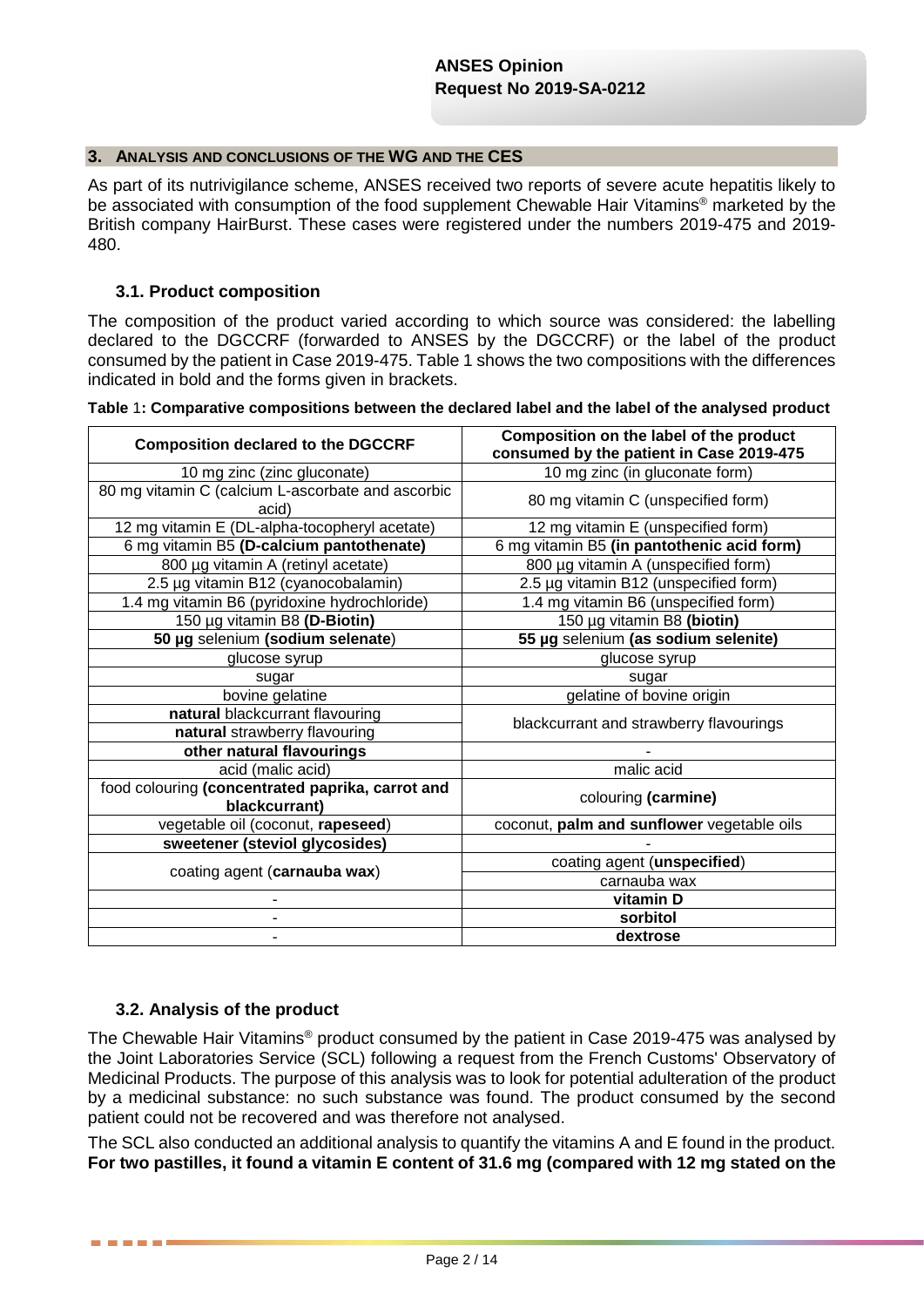**label)**, i.e. 47.4 IU, and a vitamin A content of 1017 ug (compared with 800 ug on the label), i.e. 3356 IU.

### **3.3. Case descriptions**

<u>.</u>

. . . .

#### **3.3.1.Case 2019-475**

This case concerned a 29-year-old woman (BMI of 21.6 kg/m²) with no prior medical history other than a latex allergy. There was no alcohol or tobacco poisoning, she was not taking any medication apart from recent use of an oral contraceptive (Optimizette®), and had not recently travelled.

In August 2019, she began taking the food supplement Chewable Hair Vitamins<sup>®</sup> (one chewing gum pastille per day).

On 30 September, the patient complained of debilitating asthenia and dyspeptic disorders associated with cholestatic jaundice with dark urine and discoloured stools. She received symptomatic treatment with trimebutine and stopped taking the food supplement.

On 2 October, she ate pasta with mushrooms in an Italian restaurant.

On the evening of 3 October, nausea, vomiting and sweating occurred, and the persistence of these symptoms led to her being hospitalised on 7 October.

The patient was afebrile on admission and the clinical examination was normal, except for mucocutaneous jaundice. Biological examinations revealed major abnormalities in liver biology: AST**[2](#page-2-0)** 957 IU/L (normal: 15-37 IU/L), ALT 2234 IU/L (normal: 14-59 IU/L), ALP 215 IU/L (normal: 50- 136 IU/L), GGT 221 IU/L (normal: 5-55 IU/L), total bilirubin 197 µmol/L (normal: < 17 µmol/L) and conjugated bilirubin 170 µmol/L. There were no biological signs of hepatocellular failure: prothrombin ratio (PR) 69% (normal: 70-120%) and factor V 84% (normal: 70-120%). There were no fluid or electrolyte imbalances and the blood count was normal.

In view of these biological findings, the patient was transferred to the internal medicine unit of another hospital. Progression was characterised by an increase in cytolysis (ALT 2553 IU/L) and cholestasis without biological signs of hepatocellular failure.

On 19 October, a fever of 38°C occurred, associated with a maculopapular, morbilliform skin rash on the palms of the hands and soles of the feet. This then spread without affecting the mucous membranes. Blood culture results and the search for an infectious origin were negative.

On 22 October, the PR was 59% with no decrease in factor V, leading to vitamin K supplementation. The patient was then transferred to a hepatology unit and began treatment with acyclovir and Nacetyl-cysteine (NAC), which was replaced on 31 October by corticosteroid therapy on the assumption of autoimmune hepatitis.

On 5 November, treatment was discontinued due to the occurrence of febrile neutropaenia with *Staphylococcus aureus* bacteraemia that rapidly improved with antibiotic therapy.

On 13 November, corticosteroid therapy was resumed with improved liver biology, which continued beyond the cessation of treatment on 23 November.

<span id="page-2-0"></span>**<sup>2</sup>** ALTs (alanine aminotransferases), ASTs (aspartate aminotransferases), ALPs (alkaline phosphatases) and GGTs (gamma-glutamyl transpeptidases) are markers of liver function.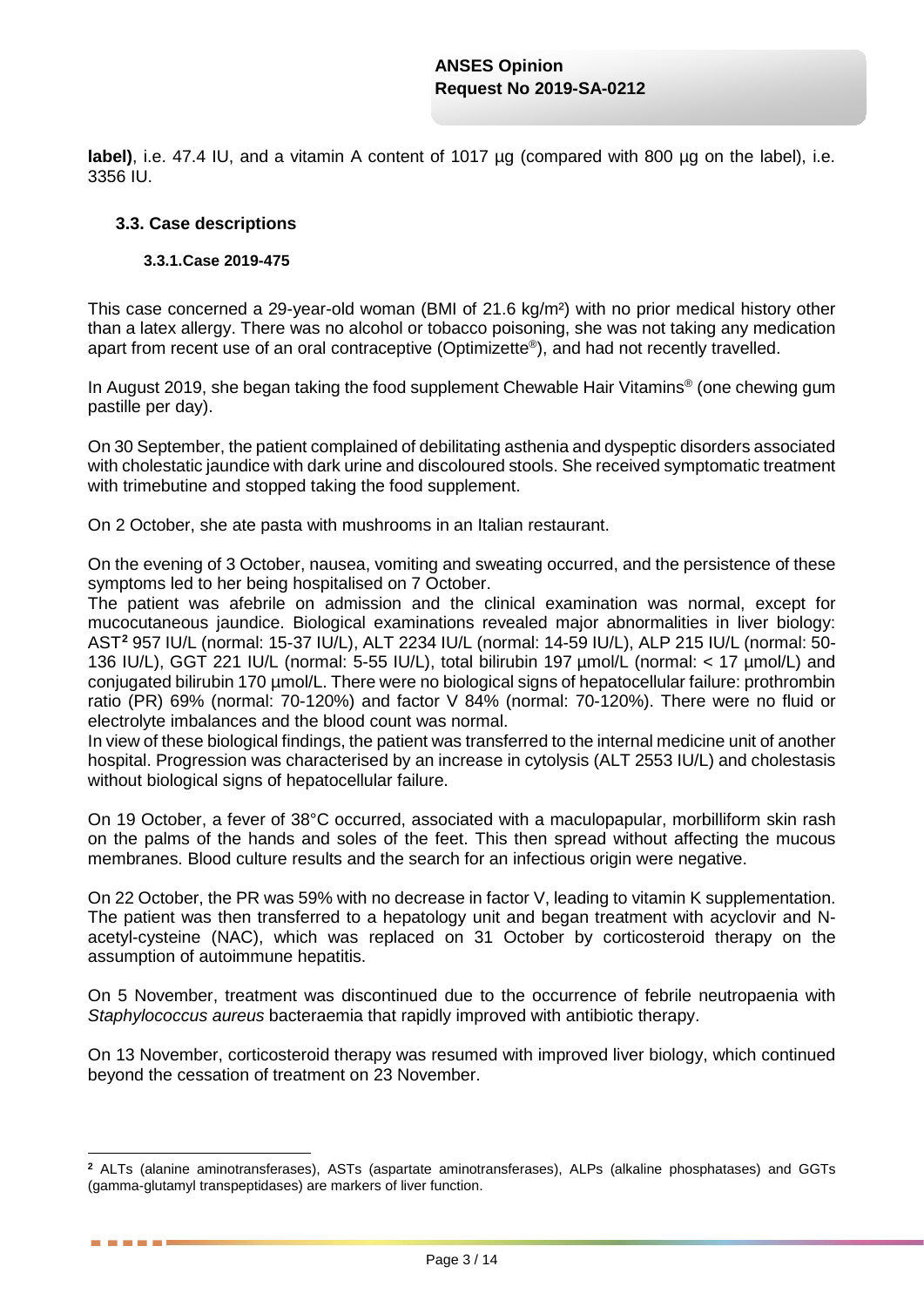The subsequent course was favourable with no recurrence of fever, a regression of the cutaneous signs and liver biology abnormalities, and partial correction of the hypoalbuminaemia (the hospitalisation report indicated that the blood albumin, which measured as low as 17 g/L on admission, had improved to 32 g/L on discharge). The patient was discharged from hospital on 25 November and was informed of the importance of not taking the food supplement again on account of its potential toxicity, and of not self-medicating.

This favourable development was confirmed on 18 December at a medical consultation during which the patient was reminded of the contraindication of all medicines, food supplements and alcohol until liver function had completely returned to normal.

The aetiological investigation conducted during the two hospital admissions gave the following results:

- morphological explorations (abdominal-pelvic computed tomography and abdominal ultrasound) found no abnormalities of the liver parenchyma, bile ducts, pancreas or vascular blood flow;
- virus tests by serology and/or PCR were negative: hepatitis A, B, C and E, HSV, CMV, EBV, measles, rubella, HIV, adenovirus and parvovirus B19. Anti-HHV6 IgG antibodies were positive with no change in the level over time;
- signs of autoimmune disease were absent (anti-nuclear, anti-native DNA, anti-mitochondria, anti-LKM and anti-smooth muscle antibodies were negative) and there was no hypergammaglobulinaemia;
- ceruloplasmin was normal;
- the liver biopsy showed a parenchyma with normal architecture but necrotic inflammatory periportal and lobular lesions, indicating severe acute hepatitis whose morphological characteristics primarily suggested an autoimmune origin. There was no evidence in favour of Wilson's disease or any other pre-existing liver condition;
- skin biopsies showed layered keratinocyte necrosis, with inflammatory exocytosis and discrete superficial dermatitis, without leukocytoclastic vasculitis. The aspect of the skin biopsy suggested drug-induced erythematous toxidermia.

### **3.3.2.Case 2019-480**

. . . . . .

This case concerned a 36-year-old woman (BMI of 23.4 kg/m²) with no prior personal history, taking the oral contraceptive Clareal®. There was a family history of genetic haemochromatosis.

On 10 April 2019, she gave birth to her second child through the vaginal route. There were no complications during pregnancy or delivery.

When she left the maternity ward, she started taking the food supplement Chewable Hair Vitamins®.

On around 15 May 2019, after taking the supplement for about a month, a mucocutaneous jaundice with asthenia gradually appeared. She had no abdominal pain, diarrhoea or arthralgia. She had not travelled in the recent past and there was no infectious contagion.

On 25 May, her biological test results showed haemoglobin of 14.6 g/dL and a platelet count of 206,000/mm3 . A predominant hepatic cytolysis based on ALT levels (ALT 3221 IU/L, normal: < 34 IU/L and AST 1754 IU/L, normal: < 31 IU/L) and icteric cholestasis (GGT 395 IU/L, normal: 10- 38 IU/L, ALP 403 IU/L, normal: 40-100 IU/L and total bilirubin 244 µmol/L, normal: < 17 µmol/L) were found.

On 29 May, an abdominal ultrasound was performed in a community health centre. It showed discrete hepatomegaly (17 cm) without hepatic dysmorphia. The bile ducts were narrow, without any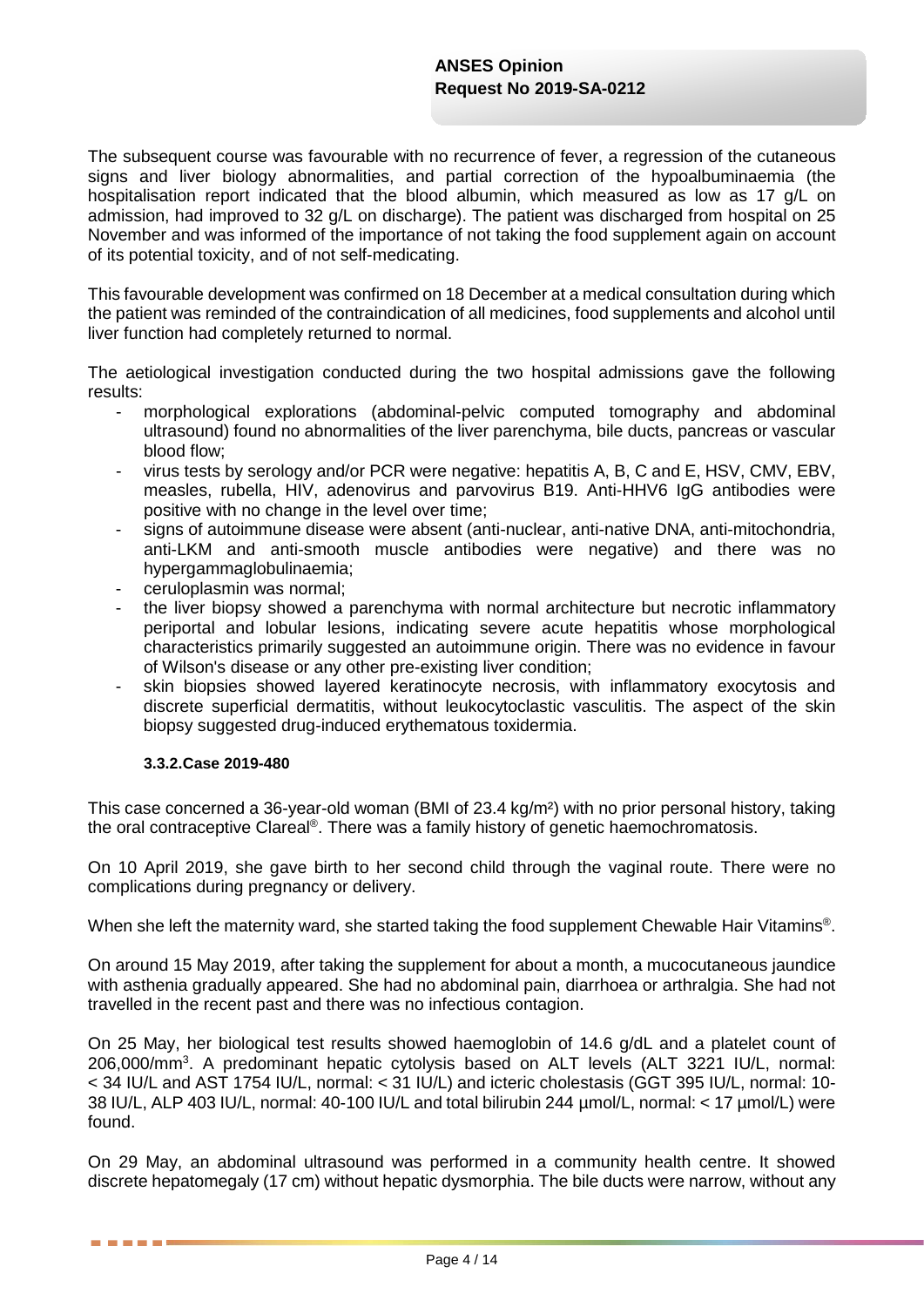obstruction noted. The suprahepatic veins and portal vein were permeable. There was no ascites or collateral network. The biological test results of 29 May showed a decrease in the cytolysis (ALT 2182 IU/L, AST 1320 IU/L) with GGT 336 IU/L and ALP 419 IU/L, and an increase in the jaundice (total bilirubin 460 µmol/L). The PR was 36%, indicating hepatocellular failure (normal: 70-120%).

On 1 June, she was admitted to hospital and stopped taking the food supplement. The clinical examinations found no abnormalities other than the jaundice and hepatomegaly. Total bilirubin was 520 µmol/L, PR was 18% with a V-factor down to 46% (normal: 70-120%).

On 2 June, the thoracic-abdominal scan showed an aspect consistent with acute hepatitis, without focal lesions.

On 3 June, a new abdominal scan showed an increase in periportal hypodensities with a heterogeneous parenchymal enhancement. There was no intrahepatic hematoma and no sign of active bleeding. The gallbladder was distended and was the site of a discretely hyperdense oval formation, not visible on the previous day's scan (blood clot). A very discrete dilatation of the bile ducts appeared.

HIV, HAV, HCV, HEV, HBV, EBV, CMV and HSV serologies were negative. The haemochromatosis gene mutation test was negative. Copper balance was normal. Drug screening tests (salicylates, barbiturates, benzodiazepines, antidepressants) were negative.

A transjugular liver biopsy was performed on 3 June. There was significant sinusoidal portal hypertension, which is difficult to interpret in the context of acute hepatitis. Heart and lung pressure were normal. Cardiac index was increased. Histologically, the architecture of the parenchyma was consistent, but there were extensive inflammatory lesions of parenchymal necrosis indicating submassive acute hepatitis. An autoimmune origin was suggested.

The remainder of the biological test results noted the absence of hypergammaglobulinaemia and anti-nuclear or anti-tissue antibodies.

On 4 June, corticosteroid therapy with Cortancyl was begun.

On 10 June, the patient was haemodynamically stable and afebrile. There was no hepatic encephalopathy. The biological tests did not show a clear improvement under corticosteroids. The PR was 23% with blood bilirubin 508 µmol/L. There was a slight increase in cholestasis. The patient had diffuse swelling, especially on the face, with a 2 kg weight gain in five days.

On 19 June, faced with the appearance of hepatic encephalopathy with asterixis and psychomotor retardation, the patient was given an emergency transplant. She had no intra- or post-operative complications other than moderate pancytopaenia, which improved rapidly with the reduction in dosage of Cellcept, introduced as an immunosuppressant after the liver transplant. A good resumption of graft function was observed.

Analysis of the explanted liver showed a normal parenchyma and extensive panlobular and multilobular parenchymal necrosis, of varying intensity, whose appearance indicated submassive acute hepatitis (approximately 60% necrotic parenchyma) with no pathognomonic morphological characteristics, indicating a specific autoimmune origin (few plasma cells, absence of multinucleated cells, absence of a rosette formation). Cholestasis was noted, with an appearance reminiscent of sepsis. The gallbladder was normal.

On 4 July, the patient was discharged from hospital.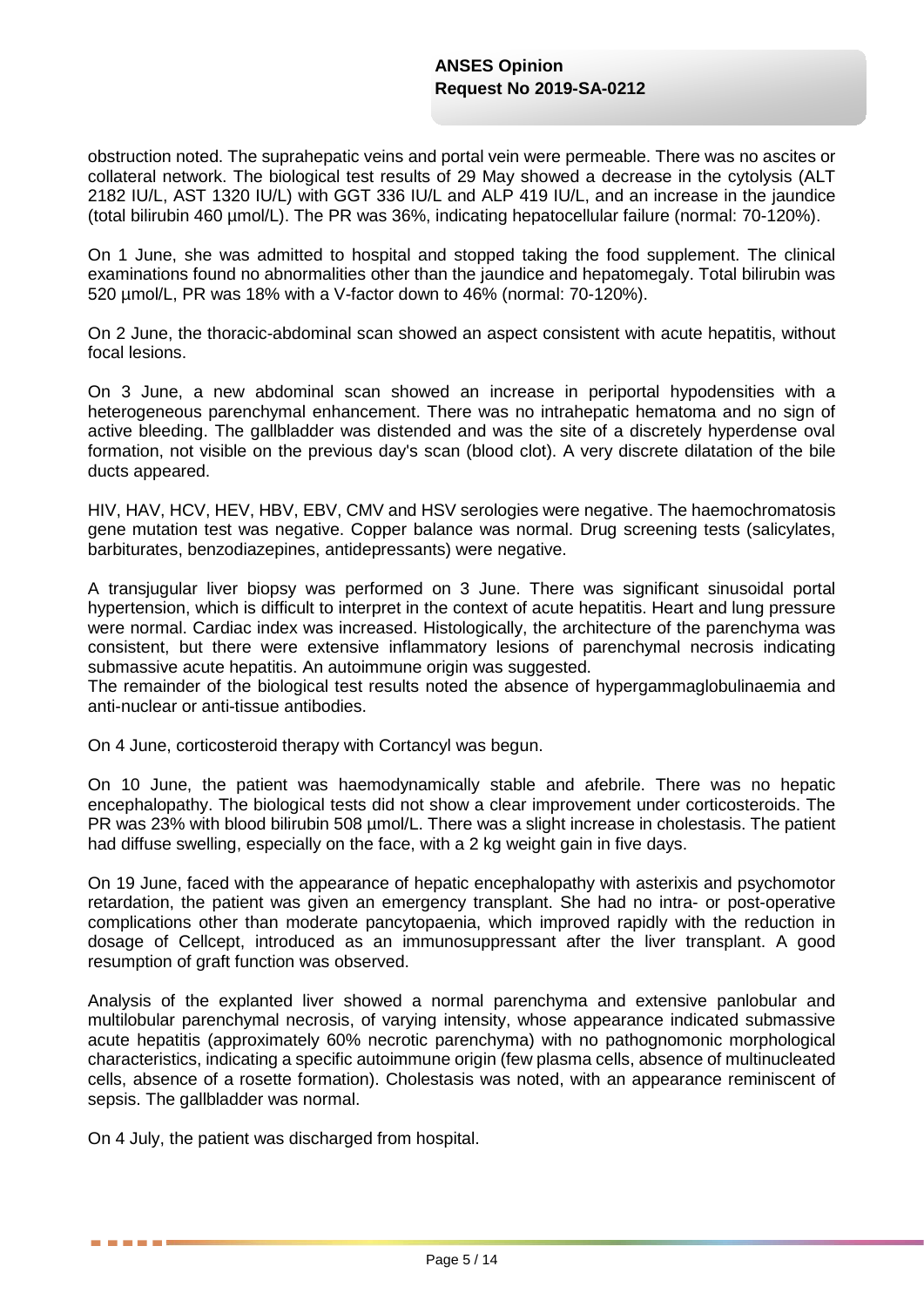### **3.4. Causality**

The food supplement's causality in the occurrence of these two cases of severe acute hepatitis was analysed by applying the method defined in the revised ANSES opinion of 10 July 2019 on updating the method for determining causality in reports of adverse effects in nutrivigilance (ANSES 2019). It was established by the Working Group (WG) on "Nutrivigilance".

#### **3.4.1.Intrinsic score**

The chronological score refers to the time taken for the adverse effect to appear, its progression and its recurrence if the products are reintroduced.

- In Case 2019-475, the onset time for the effect was found to be "compatible". As progression was favourable after the patient discontinued the food supplement, this was described as "suggestive". The Chewable Hair Vitamins® product was not reintroduced. Based on this information, the chronological score is  $C3<sup>3</sup>$  $C3<sup>3</sup>$  $C3<sup>3</sup>$ .
- In Case 2019-480, the onset time for the effect was found to be "compatible". As the symptoms continued to worsen for almost a month and transplantation became necessary due to a life-threatening emergency, progression was described as "suggestive". The Chewable Hair Vitamins® product was not reintroduced. Based on this information, the chronological score is C3.

The aetiological score is determined after establishing a differential diagnosis for the observed effect.

- In Case 2019-475, there was a full aetiological investigation. An infectious cause remains highly unlikely on the basis of the tests performed. The consumption of mushrooms occurred after the onset of jaundice. Idiopathic autoimmune hepatitis with atypical biological expression is arguable but remains highly unlikely given the biological data and the lack of improvement on rapid and complete cessation of corticosteroid therapy. The underlying assumption is toxic hepatitis with histological simulation of autoimmune hepatitis. The aetiological score is therefore E3[4](#page-5-1).
- In Case 2019-480, a full aetiological investigation was carried out including a complete pathological examination of the explanted liver. All aetiological tests were negative, in particular the test for autoimmune hepatitis, which was initially suggested and then ruled out. No confounding risk factor was detected. A disorder related to the recent pregnancy such as HELLP syndrome was ruled out. The aetiological score is therefore E3.

However, the experts note that in both these clinical cases, the same contraceptive (desogestrel, a progestin) was taken concomitantly with the Chewable Hair Vitamins® food supplement, and they cannot rule out a possible interaction.

According to the public drug database**[5](#page-5-2)** , there have been no reports of adverse liver effects of desogestrel. On the other hand, skin rashes are on the list of possible adverse effects.

However, the literature indicates that desogestrel (Karjalainen, Neuvonen, and Backman 2008) and certain vitamin- and mineral-based food supplements (Sasaki *et al.* 2017) may inhibit cytochrome CYP1A2, and some authors have suggested that a decrease in cytochrome CYP1A2 activity may be associated with a risk of hepatitis (Ma, Zhang, and Jia 2014).

<sup>-</sup>**<sup>3</sup>** The chronological score ranges from C0 (zero) to C4 (high).

<span id="page-5-1"></span><span id="page-5-0"></span>**<sup>4</sup>** The aetiological score ranges from E0 (another cause was identified) to E3 (all common causes were ruled out or the assessed product was formally incriminated).

<span id="page-5-2"></span>**<sup>5</sup>** <http://base-donnees-publique.medicaments.gouv.fr/>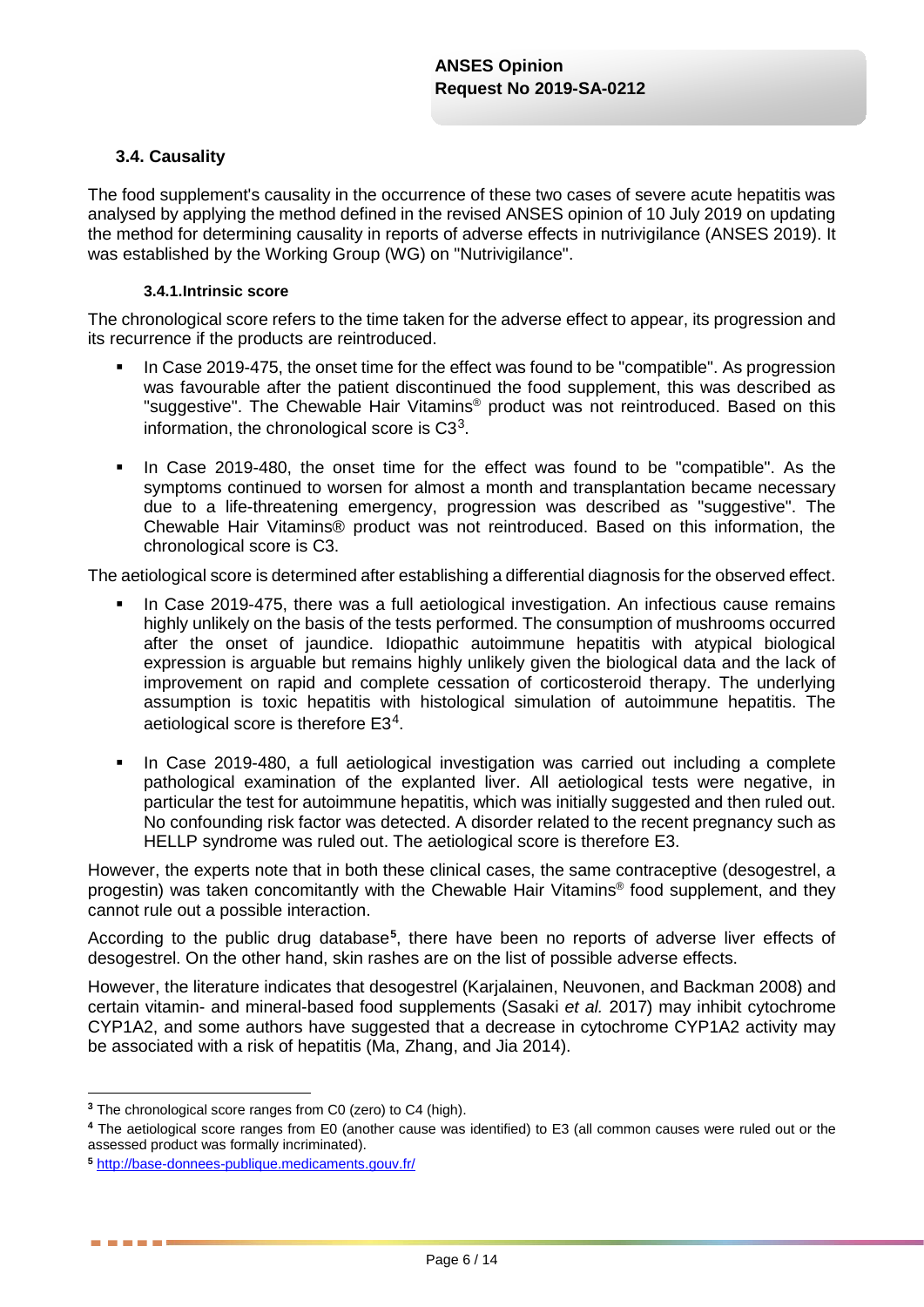The intrinsic causality score, which results from the combination of the chronological score and the aetiological score, is therefore I4 for both cases, meaning that **the food supplement was very likely responsible for the occurrence of these two cases of severe acute hepatitis**[6](#page-6-0) .

#### **3.4.2.Extrinsic score**

The extrinsic causality score assesses the quality of the science demonstrating a causal relationship between consumption of an ingredient or a product and an adverse effect. It is based on data from the literature, on a given date.

In this case, the non-exhaustive literature search focused on the potential hepatotoxicity in humans of each ingredient in the food supplement Chewable Hair Vitamins®.

#### ■ **Vitamin A**

In addition to descriptions of toxicity in animals and the setting of an upper intake level for vitamin A (Penniston and Tanumihardjo 2006), the experts searched for clinical cases of hepatotoxicity related to oral consumption.

Four clinical cases related to vitamin A consumption and published in the literature are presented below. However, the route of exposure in these cases differs from that in the two cases involving Chewable Hair Vitamins® due to the dosage form of the product (chewing gum): due to absorption through the oral mucosa, the bioavailability of the ingredients may be higher for this route of administration than for the conventional oral route (Behra *et al.* 2012; Bhatt *et al.* 2016).

The first case involved a 45-year-old woman with a medical history of hypertension, type II diabetes, ischemic heart disease and hypothyroidism for which she was receiving appropriate drug therapy. Six years after starting a daily course of 25,000 IU of vitamin A, she developed jaundice accompanied by discomfort, anorexia, weight loss and diffuse pruritus. Hepatic fibrosis was diagnosed. The patient was unable to benefit from a liver transplant because of her heart disease, and died 10 weeks after discharge from hospital despite having discontinued the vitamin A supplementation (Kowalski *et al.* 1994).

The second case involved a 46-year-old patient who had had lymphoma and chemotherapy three years prior to the liver symptoms (jaundice accompanied by pruritus). After insertion of a biliary stent, a liver biopsy was performed that revealed cholestasis, intracellular necrosis and thrombosis in the dilated bile ducts, all signs that are pathognomonic for vitamin A toxicity. Cholestatic hepatitis without fibrosis was detected. Serology tests (viral, autoimmune, related to common toxins, metabolic) were negative. The patient had been taking Herbalife® products for twelve years, at a rate of one drink accompanied by two multivitamin tablets a day. In total, he took 5082 IU of vitamin A per day in addition to the intake from normal food. Two months after discontinuation of these products, his jaundice regressed and liver function recovered, including after stent removal (Ramanathan *et al.* 2010).

The third case involved three members of the same family (out of a total of five members, aged from 3 to 62 years) with hepatitis that could not be explained by infectious, metabolic or immunological disorders of the liver. They had been taking vitamin A for a prolonged period (intakes ranging from 20,000 to 45,000 IU per day for 7 to 10 years). The other two family members unaffected by liver disorders had not taken vitamin A. A liver biopsy in one of the patients confirmed the diagnosis of vitamin A toxicity. Six months to a year after discontinuing the vitamin A, the symptoms disappeared in all three vitamin A consumers. The authors concluded that consuming vitamin A over a prolonged period of time can cause significant hepatocellular injury (Minuk, Kelly, and Hwang 1988).

The fourth case was more recent, published in 2020, and concerned a 27-year-old woman who selfmedicated with 10,000 IU of vitamin A per day for 18 months to treat her acne (Fox *et al.* 2020). She presented to the hospital emergency department, where a biopsy was performed. This showed a

-

<span id="page-6-0"></span>**<sup>6</sup>** The intrinsic score ranges from I0 (excluded) to I4 (very likely).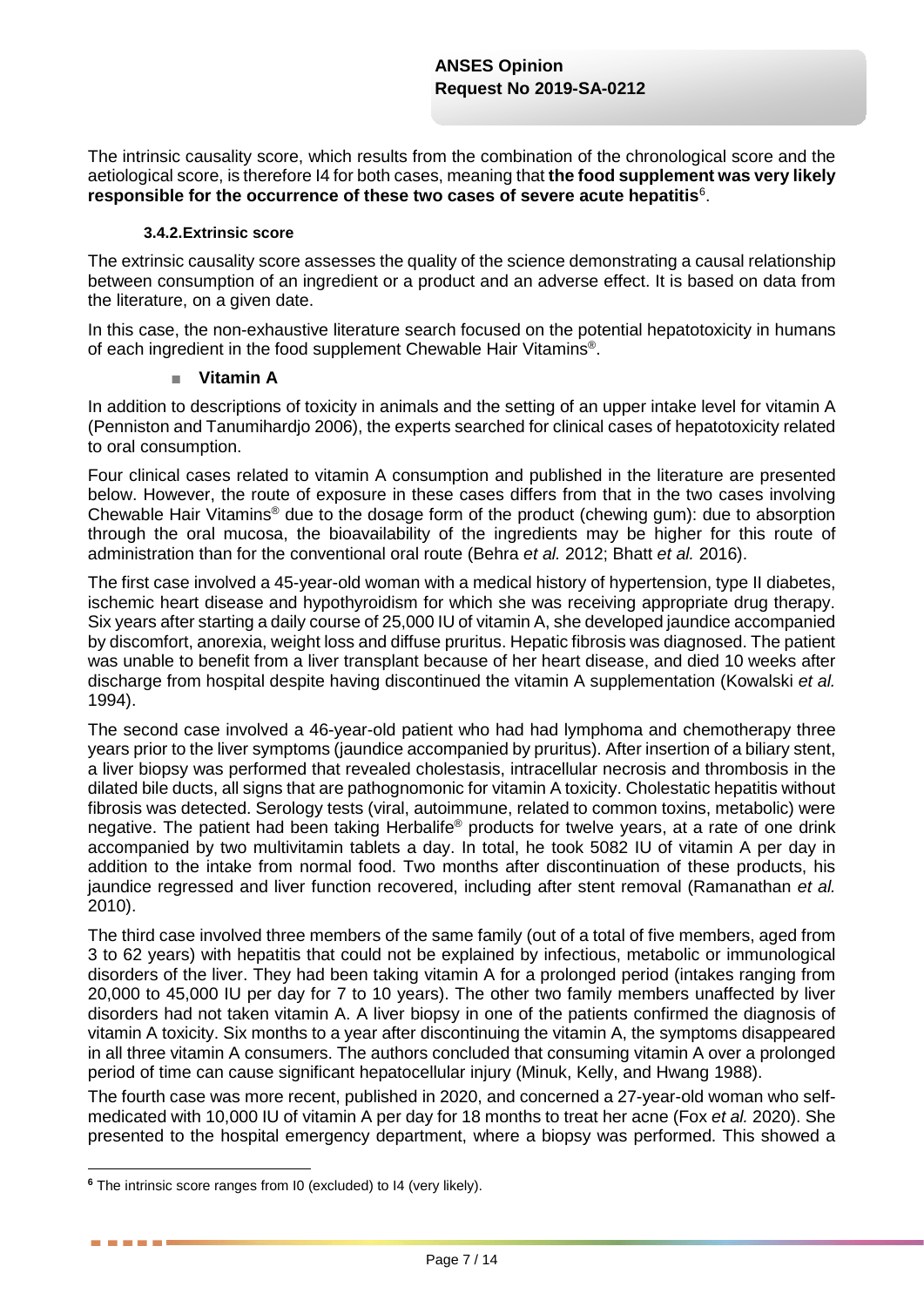parenchymal abnormality, with pericentral fibrosis, central venous thrombosis and prominent sinusoidal fibrosis. The appearance of liver cells containing fat vacuoles was consistent with hypervitaminosis A. The symptoms improved rapidly.

The four cases in the literature presented above correspond to chronic hepatitis and are associated with prolonged oral consumption of vitamin A. The doses administered are far higher than those ingested by consumers of the food supplement Chewable Hair Vitamins® (approximately 2600 IU according to the label or 3400 IU according to analyses, for 1 to 2 months**[7](#page-7-0)** ). As a reminder, the upper intake level (UL) established by EFSA for retinol administered orally (ingestion) is 3000 µg or 9990 IU (corresponding to total dietary intake, i.e. intakes from normal food, fortified foods and food supplements). On the basis of this UL and the vitamin A intake from normal food and fortified foods, the DGCCRF defined a maximum daily intake from food supplements of 1000 ug retinol equivalent, i.e. 3330 IU (DGCCRF 2019).

Therefore, the extrinsic causality score selected for this component is B1**[8](#page-7-1)** (poorly documented).

### ■ **Other ingredients**

The literature search did not identify any cases of liver damage related to the other ingredients in Chewable Hair Vitamins® (vitamins B5, B6, B8, B12, C, D, E, zinc, sodium selenite, glucose syrup, sugar, gelatine of bovine origin, dextrose, sorbitol, malic acid, coconut, palm and sunflower vegetable oils, carnauba wax, blackcurrant and strawberry flavourings, carmine).

#### **3.4.3.Other cases recorded in the nutrivigilance database**

To date, no other reports concerning the food supplement Chewable Hair Vitamins® have been recorded by the nutrivigilance scheme.

### **3.5. Conclusions of the WG and the CES**

ANSES received two reports of severe acute hepatitis (whose severity was level 3 with lifethreatening prognosis). According to the nutrivigilance method, the causality score for the food supplement Chewable Hair Vitamins<sup>®</sup> is "very likely" in both cases.

The food supplement is suspected of playing a role in triggering this hepatitis.

Vitamin A, one of the ingredients in this product, has hepatotoxic effects that have been identified in the literature, albeit under consumption conditions that differ greatly from those of the two consumers of the food supplement Chewable Hair Vitamins® (far higher doses and/or over much longer periods of time).

The product also contains other vitamins, minerals and numerous excipients.

If no single ingredient can explain the adverse effects observed, it is still possible that the adverse effect may be due to a complex effect of the combination of the product's many ingredients, also taking into account their inherent bioavailability due to the method of administering the product (chewing gum). Interactions with other substances (such as progestin) may also be involved. Lastly, contamination of the product or adulteration with a substance that was not screened for by the SCL cannot be ruled out.

. . . . .

<sup>-</sup>**<sup>7</sup>** Equivalent to 800 µg (labelled value) and 1017 µg (measured value): 1 µg = 3.33 IU for vitamin A.

<span id="page-7-1"></span><span id="page-7-0"></span>**<sup>8</sup>** The extrinsic score ranges from B0 (non documented) to B2 (well documented).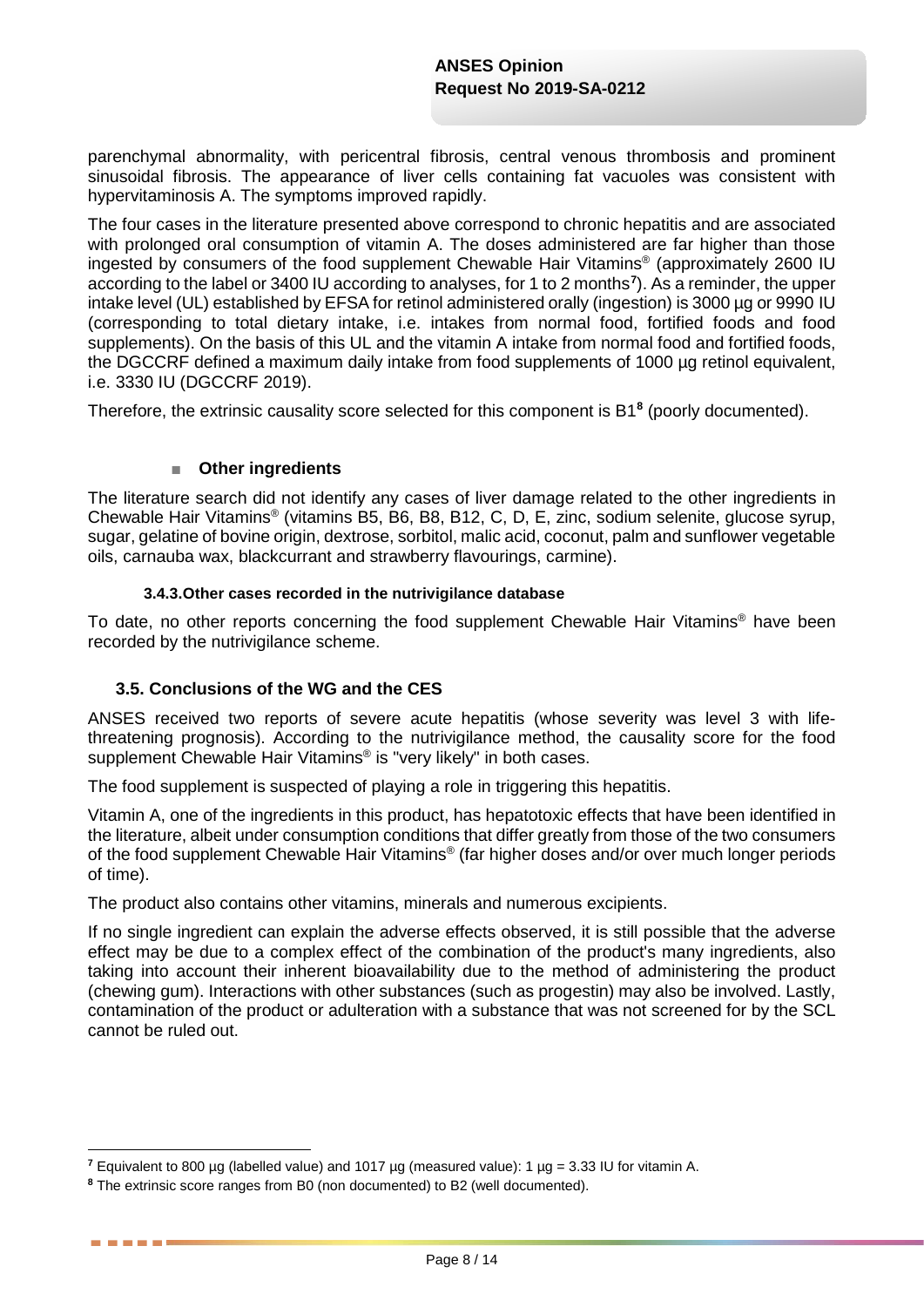#### **4. AGENCY'S CONCLUSION**

The French Agency for Food, Environmental and Occupational Health & Safety (ANSES) received two reports of severe acute hepatitis involving consumption of the food supplement Chewable Hair Vitamins®.

ANSES adopts the conclusions of the Working Group on "Nutrivigilance" and the Expert Committee on "Human Nutrition".

For both of these cases, **it was considered very likely that the serious adverse event** – in this case severe acute hepatitis, in which one of the patients required a liver transplant – **was attributable to consumption of this product** (causality of I4, on a scale ranging from I0 = excluded to I4 = very likely). This food supplement contains numerous ingredients, mainly vitamins and minerals, and many excipients. No reports of liver damage associated with any of these ingredients under similar conditions of consumption have been identified in the literature to date.

ANSES considers that a complex effect of the combination of the product's many ingredients, an interaction with other substances (particularly oral contraceptives), or possible contamination or adulteration by a substance that was not screened for by the SCL are possible.

ANSES notes that Chewable Hair Vitamins® is a declared food supplement in France; it was registered by the DGCCRF in September 2019. Nevertheless, ANSES draws attention to the differences between the levels stated on the label and those measured for the analysed vitamins (a vitamin E level almost three times higher in one case), as well as the lack of details regarding the vitamin and mineral forms on the label of the product taken by one of the two consumers. In addition, the label of the analysed product did not correspond to the labelling declared to the DGCCRF.

At the European level, a request to EFSA's focal points revealed that, to date, out of the 37 countries approached, the product has been declared in at least 4 countries and 25 countries have indicated that they have not received any reports related to the product Chewable Hair Vitamins®.

In view of all these points, ANSES recommends that women taking oral contraception should not take the food supplement Chewable Hair Vitamins®.

Lastly, ANSES reiterates its usual recommendations concerning food supplements:

• Consumers should:

- notify a healthcare professional of any adverse effect occurring after consumption of a food supplement;
- comply with the conditions of use specified by the manufacturer;
- avoid taking food supplements on a multiple, prolonged or repeated basis throughout the year without having sought the advice of a healthcare professional (doctor, dietician, etc.);
- exercise great vigilance with regard to improper claims;
- exercise great vigilance regarding the purchase of products sold through alternative channels (internet, gyms, etc.) and without personalised advice from a healthcare professional.
- Healthcare professionals should communicate cases of adverse effects they suspect of being associated with the consumption of food supplements, and the Agency invites them to report these to the nutrivigilance scheme.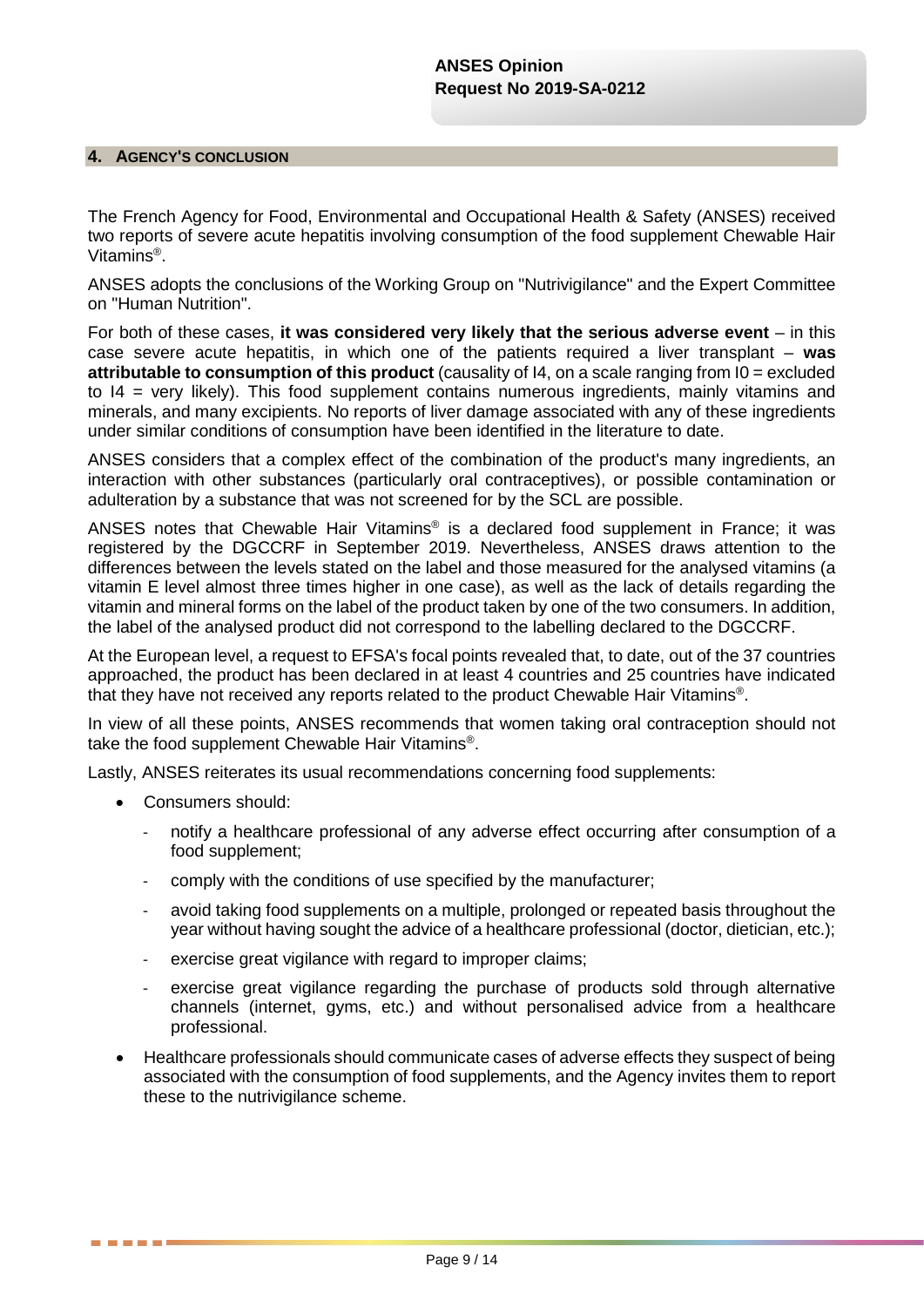Dr Roger Genet

医胃血管胃炎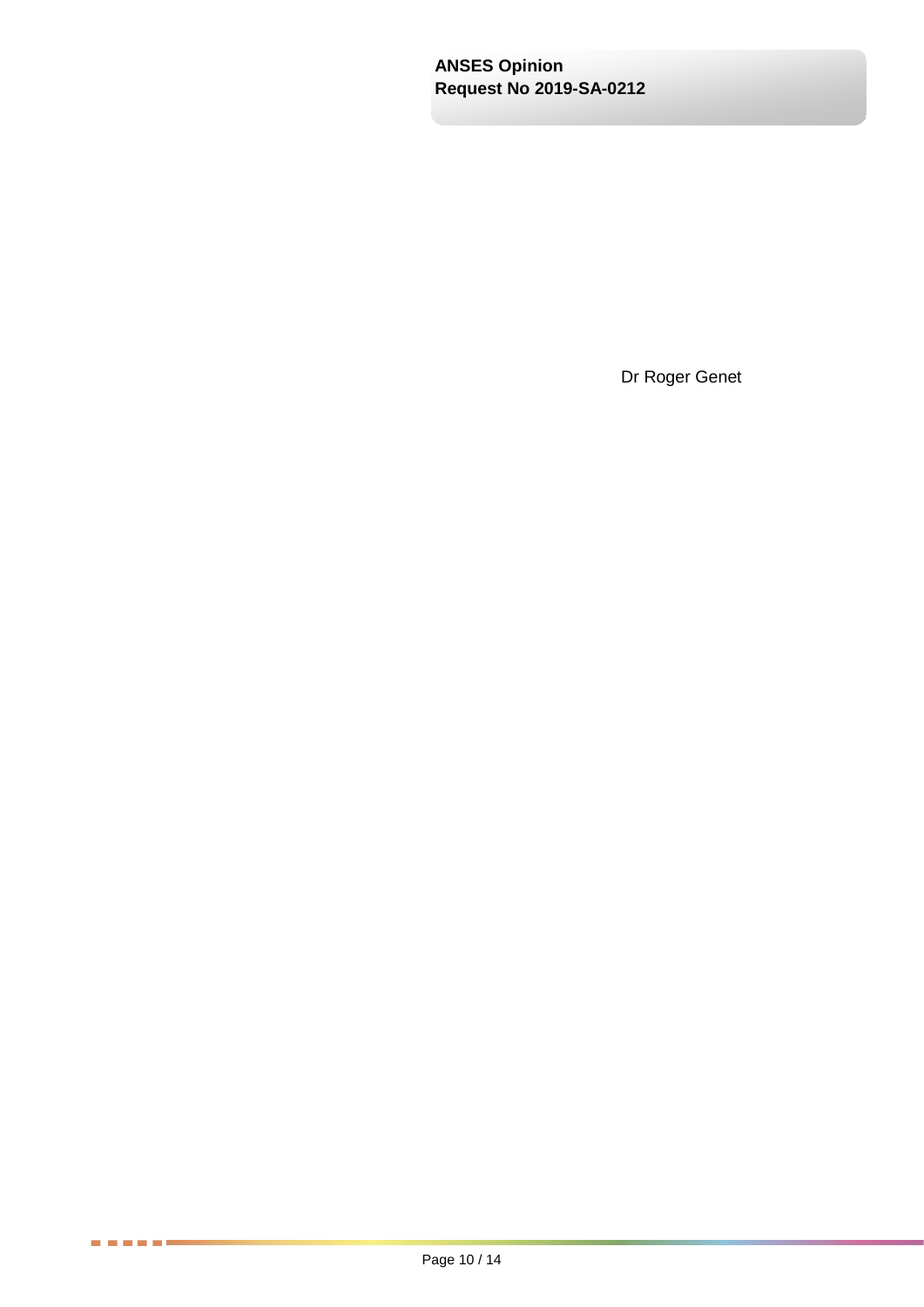

#### **KEYWORDS**

Hépatites aiguës sévères, complément alimentaire, Chewable Hair Vitamins®, vitamine A

Acute hepatitis, food supplement, Chewable Hair Vitamins®, vitamin A

#### **REFERENCES**

------

- Anses. 2019. "Avis révisé de l'Agence nationale de sécurité sanitaire de l'alimentation, de l'environnement et du travail relatif à l'actualisation de la méthode d'imputabilité des signalements d'effets indésirables de nutrivigilance (saisine 2018-SA-0026)." Maisons-Alfort: Anses. 16 p.
- Behra, A., T. K. Giri, D. K. Tripathi, Ajazuddin, and A. Alexander. 2012. "An exhaustive review on recent advancement in pharmaceutical bioadhesive used for systemic drug delivery through oral mucosa for achieving maximum pharmacological response and effect." *International Journal of Pharmacology* 8 (5):285-305. doi: 10.3923/ijp.2012.283.305.
- Bhatt, M., G. Bhatt, P. Kothiyal, and S. Chaudhary. 2016. "A review on buccal mucosal route of drug administration." *Indian Drugs* 53 (8):5-16.
- DGCCRF. 2019. "NUTRIMENTS Recommandations sanitaires."
- Fox, R., N. Stace, K. Wood, and C. French. 2020. "Liver toxicity from vitamin A." *JGH Open* 4 (2):287-288. doi: 10.1002/jgh3.12201.
- Karjalainen, M. J., P. J. Neuvonen, and J. T. Backman. 2008. "In vitro inhibition of CYP1A2 by model inhibitors, anti-inflammatory analgesics and female sex steroids: predictability of in vivo interactions." *Basic Clin Pharmacol Toxicol* 103 (2):157-65. doi: 10.1111/j.1742- 7843.2008.00252.x.
- Kowalski, Thomas E., Magdy Falestiny, Emma Furth, and Peter F. Malet. 1994. "Vitamin A hepatotoxicity: A cautionary note regarding 25,000 IU supplements." *The American Journal of Medicine* 97 (6):523-528. doi: [https://doi.org/10.1016/0002-9343\(94\)90347-6.](https://doi.org/10.1016/0002-9343(94)90347-6)
- Ma, K. F., X. G. Zhang, and H. Y. Jia. 2014. "CYP1A2 polymorphism in Chinese patients with acute liver injury induced by Polygonum multiflorum." *Genet Mol Res* 13 (3):5637-43. doi: 10.4238/2014.July.25.19.
- Minuk, Gerald Y., James K. Kelly, and Wei-Sek Hwang. 1988. "Vitamin a hepatotoxicity in multiple family members." *Hepatology* 8 (2):272-275. doi: 10.1002/hep.1840080214.
- Penniston, K. L., and S. A. Tanumihardjo. 2006. "The acute and chronic toxic effects of vitamin A." *Am J Clin Nutr* 83 (2):191-201. doi: 10.1093/ajcn/83.2.191.
- Ramanathan, Vivek S., Gary Hensley, Samuel French, Victor Eysselein, David Chung, Sonya Reicher, and Binh Pham. 2010. "Hypervitaminosis A Inducing Intra-hepatic Cholestasis—A Rare Case Report." *Experimental and Molecular Pathology* 88 (2):324-325. doi: [https://doi.org/10.1016/j.yexmp.2009.11.007.](https://doi.org/10.1016/j.yexmp.2009.11.007)
- Sasaki, Takamitsu, Yu Sato, Takeshi Kumagai, Kouichi Yoshinari, and Kiyoshi Nagata. 2017. "Effect of health foods on cytochrome P450-mediated drug metabolism." *Journal of pharmaceutical health care and sciences* 3:14-14. doi: 10.1186/s40780-017-0083-x.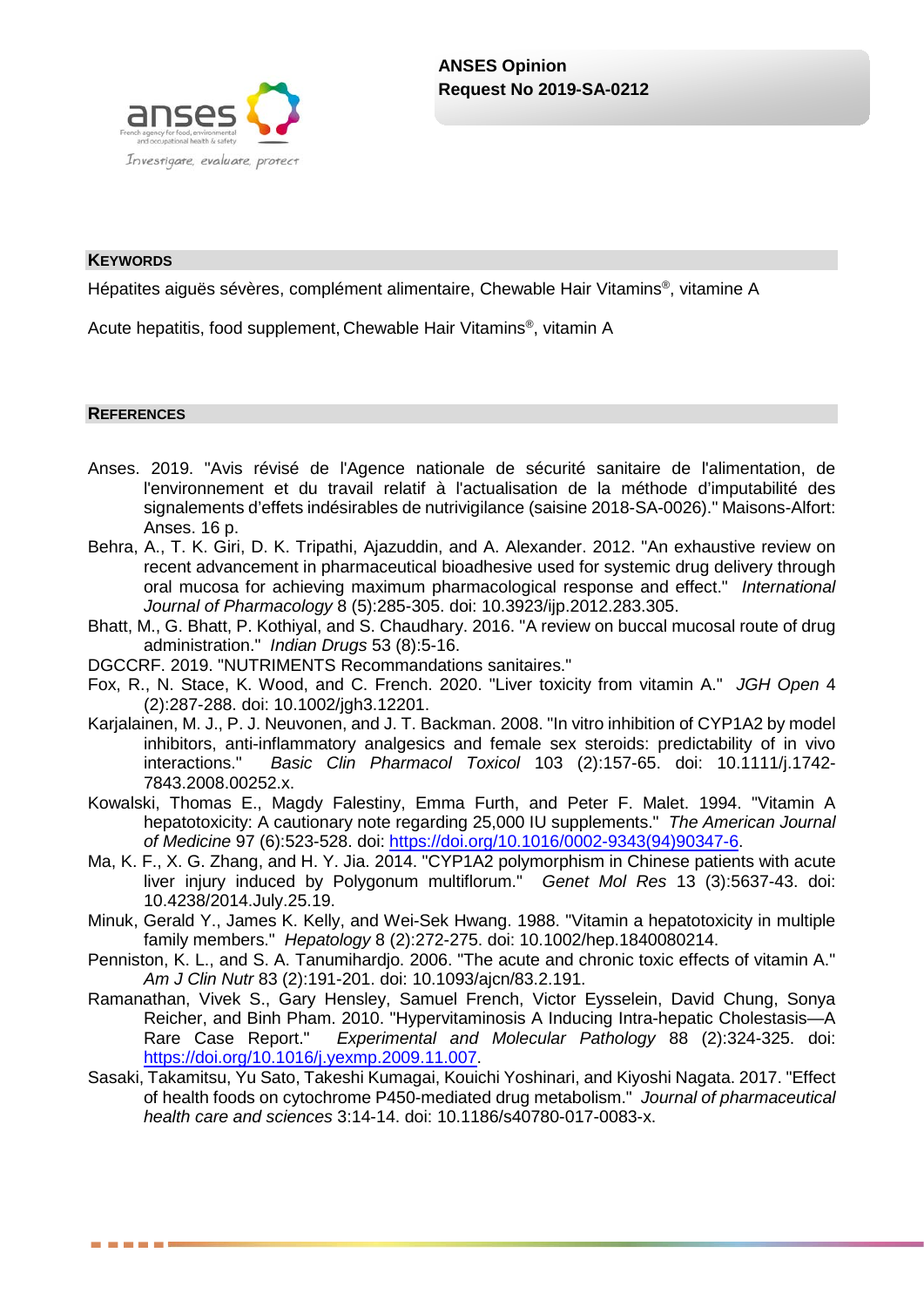

#### **ANNEX 1**

### **Presentation of the participants**

**PREAMBLE:** The expert members of the Expert Committees and Working Groups or designated rapporteurs are all appointed in a personal capacity, *intuitu personae*, and do not represent their parent organisation.

#### **WORKING GROUP**

■ "Nutrivigilance" WG 2018-2021

### **Chair**

Mr Pascal CRENN – University Professor – Hospital Practitioner (AP-HP/Paris-Saclay University) – Specialities: hepato-gastroenterology, nutrition

#### **Members**

------

Ms Catherine ATLAN – Head of Department (Luxembourg Hospital Centre) – Specialities: metabolic diseases, nutrition and endocrinology

Mr Alain BOISSONNAS – Retired, University Professor – Hospital Practitioner (University Hospital Paris-Sud) – Speciality: internal medicine

Ms Patricia BOLTZ – Hospital Practitioner (Poison Control and Monitoring Centre of Nancy University Hospital) – Speciality: clinical toxicology, toxicovigilance

Mr Nicolas DANEL BUHL – Medical Nutritionist (Artois Regional Hospital Grouping, GHT) – Speciality: nutrition

Mr Michel GERSON – Practitioner – Speciality: endocrinology, nutrition

Mr Raymond JIAN – Retired, University Professor – Hospital Practitioner (Georges Pompidou European Hospital) – Speciality: hepato-gastroenterology

Mr Pascal PLAN – Substitute Doctor – Speciality: general medicine, geriatrics, palliative care

Mr Jean-Marie RENAUDIN – Hospital Practitioner (Emilie Durkheim Hospital Centre) – Specialities: allergology, occupational medicine

Mr Philippe SCHERER – Retired – Speciality: allergology, occupational medicine

Mr Claude SICHEL – Retired, General Practitioner – Speciality: general medicine

Mr Jean-Fabien ZAZZO – Retired, Hospital Practitioner (Antoine Béclère Hospital – AP-HP) – Specialities: anaesthesia and resuscitation, nutrition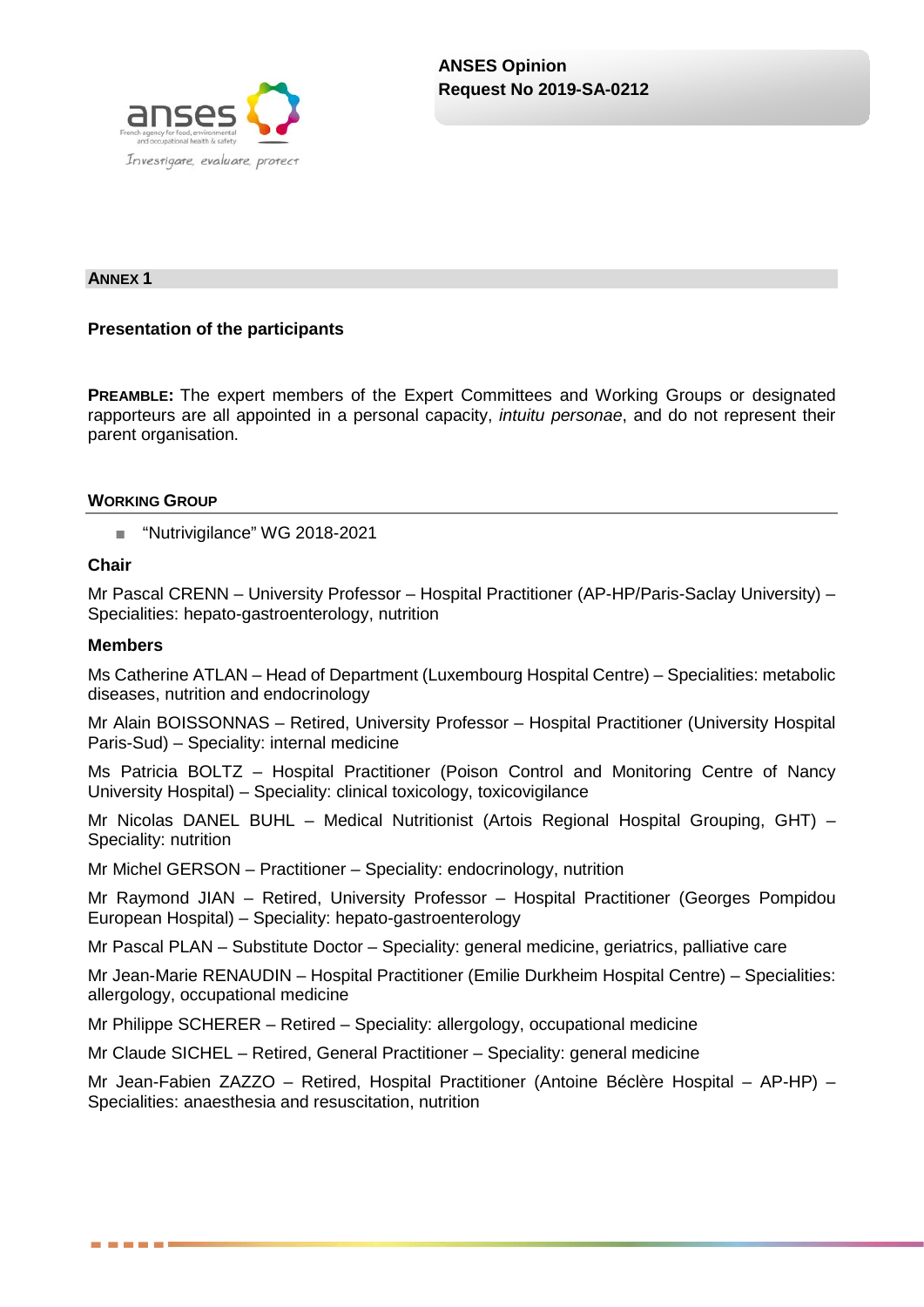### **EXPERT COMMITTEE**

The work that is the subject of this report was monitored and adopted by the following Expert Committee:

■ CES on "Human Nutrition" – 2018-2021

#### **Chair**

Mr François MARIOTTI – Professor (AgroParisTech) – Specialities: metabolism of proteins, amino acids, nutritional requirements and recommendations, postprandial metabolism, cardiometabolic risk

### **Members**

. . . . . .

Mr Frédérik BARREAU – Research Manager (Inserm) – Specialities: chronic inflammatory intestinal diseases, microbiota, host-microbe relationships, barrier function of the intestinal mucosa

Ms Charlotte BEAUDART – Research Manager (University of Liège) – Specialities: epidemiology, public health, meta-analyses, sarcopenia

Ms Catherine BENNETAU-PELISSERO – Professor (Bordeaux Sciences Agro) – Specialities: phyto-oestrogens, isoflavones, endocrine disruptors, bone health, food supplements

Ms Clara BENZI-SCHMID – Federal Food Safety and Veterinary Office (FSVO), Switzerland – Specialities: revision and updating of legal bases of foodstuffs

Ms Marie-Christine BOUTRON-RUAULT – Research Director (CESP Inserm) – Specialities: nutritional epidemiology and cancer, digestive system

Ms Blandine de LAUZON-GUILLAIN – Research Director (INRA, CRESS) – Specialities: epidemiology, infant nutrition, nutrition of pregnant and breastfeeding women, public health

Ms Amandine DIVARET-CHAUVEAU – University Hospital Practitioner (Nancy Regional University Hospital) – Specialities: allergology, epidemiology, complementary feeding, breastfeeding

Ms Christine FEILLET-COUDRAY – Research Director (INRA, Montpellier) – Specialities: metabolism of minerals, oxidative stress

Ms Amandine GAUTIER-STEIN – INRA Research Manager (Inserm "Nutrition, diabetes and brain" unit) – Specialities: energy metabolism, neuroendocrinology, gut-brain axis

Mr Jacques GROBER – University Lecturer (AgroSup Dijon) – Specialities: nutrition, lipids, metabolism of lipoproteins

Mr Jean-François HUNEAU – Professor (AgroParisTech) – Speciality: human nutrition

Ms Emmanuelle KESSE-GUYOT – Research Director (INRA, UMR Inserm U1153/INRA U1125/CNAM/University of Paris 13) – Specialities: epidemiology, nutrition and pathologies, nutrition and public health, food sustainability

Ms Corinne MALPUECH-BRUGERE – University Professor (University of Clermont Auvergne) – Specialities: human nutrition, metabolism of macro- and micro-nutrients